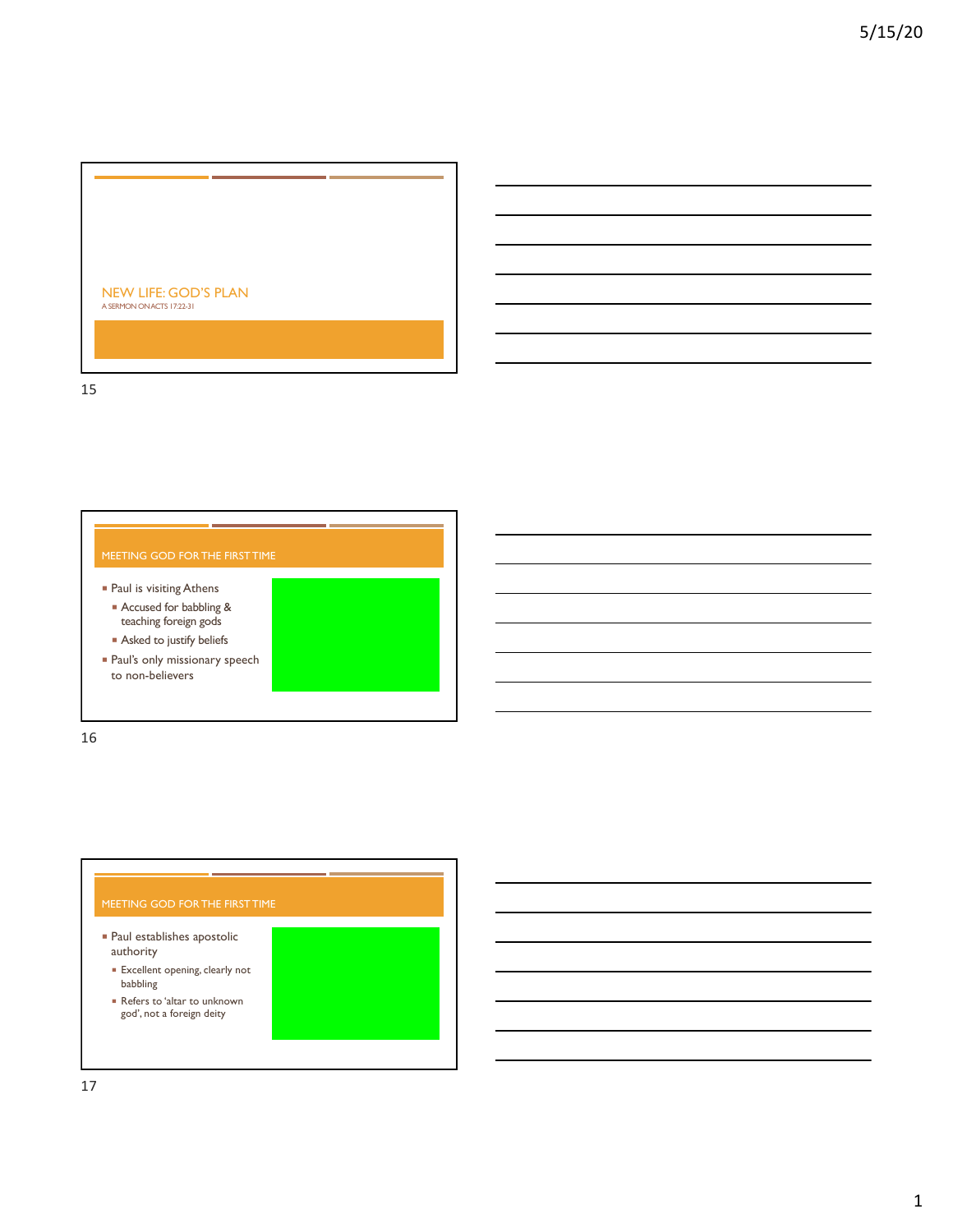## ¡ Paul introduces God ¡ God created heaven & earth ¡ God doesn't need anything from us ¡ God expects us to seek Them

18

- ¡ Paul tells of God's plan **• God willing to overlook** foolishness
- **God wants to reconcile** through repentance
- **God wants transformative** relationship with us

19

# So God creates the universe... God tends the universe... God enlivens the universe... *From "Song of Faith" (The Manual §2.6, lines 7-12)*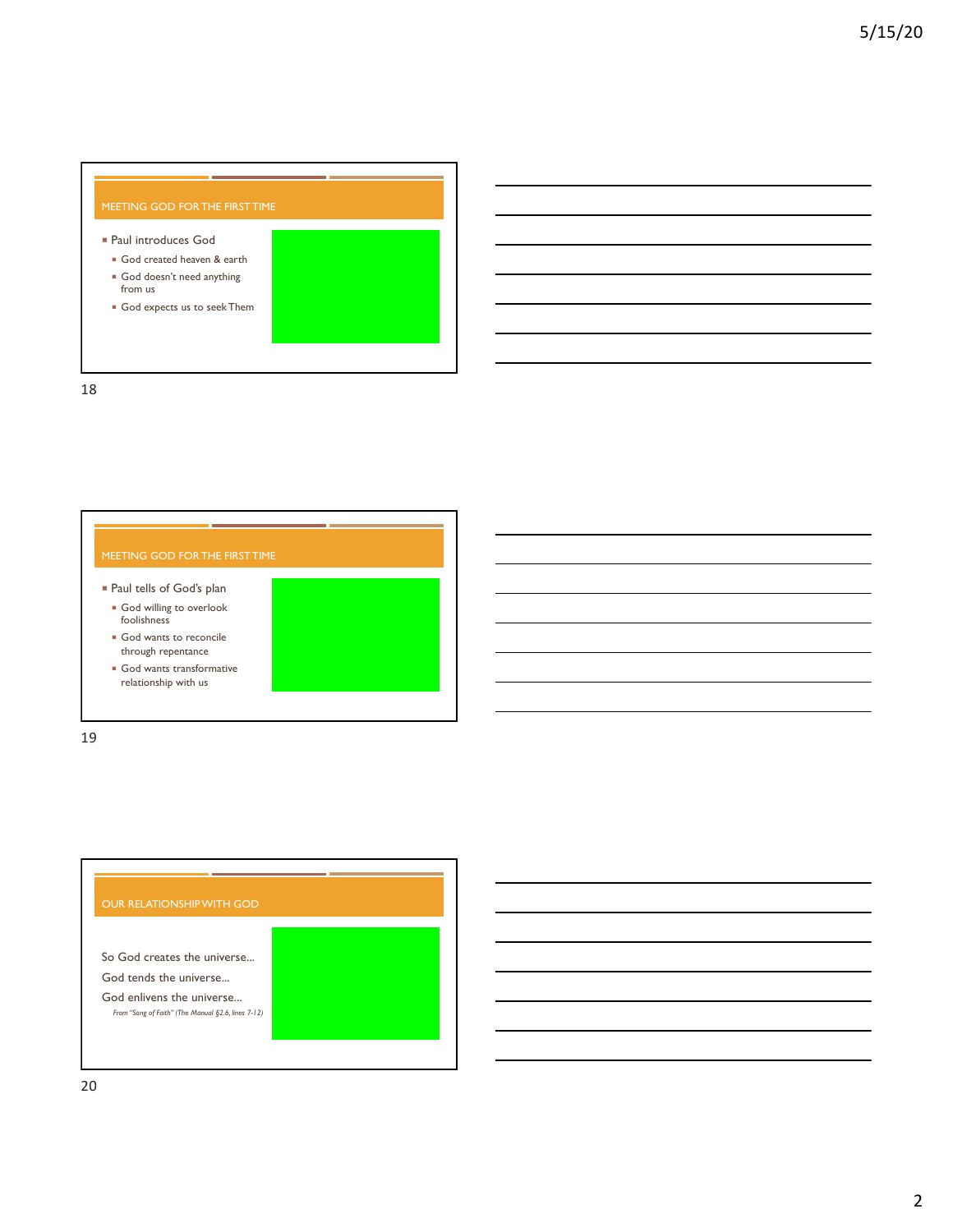

21



22